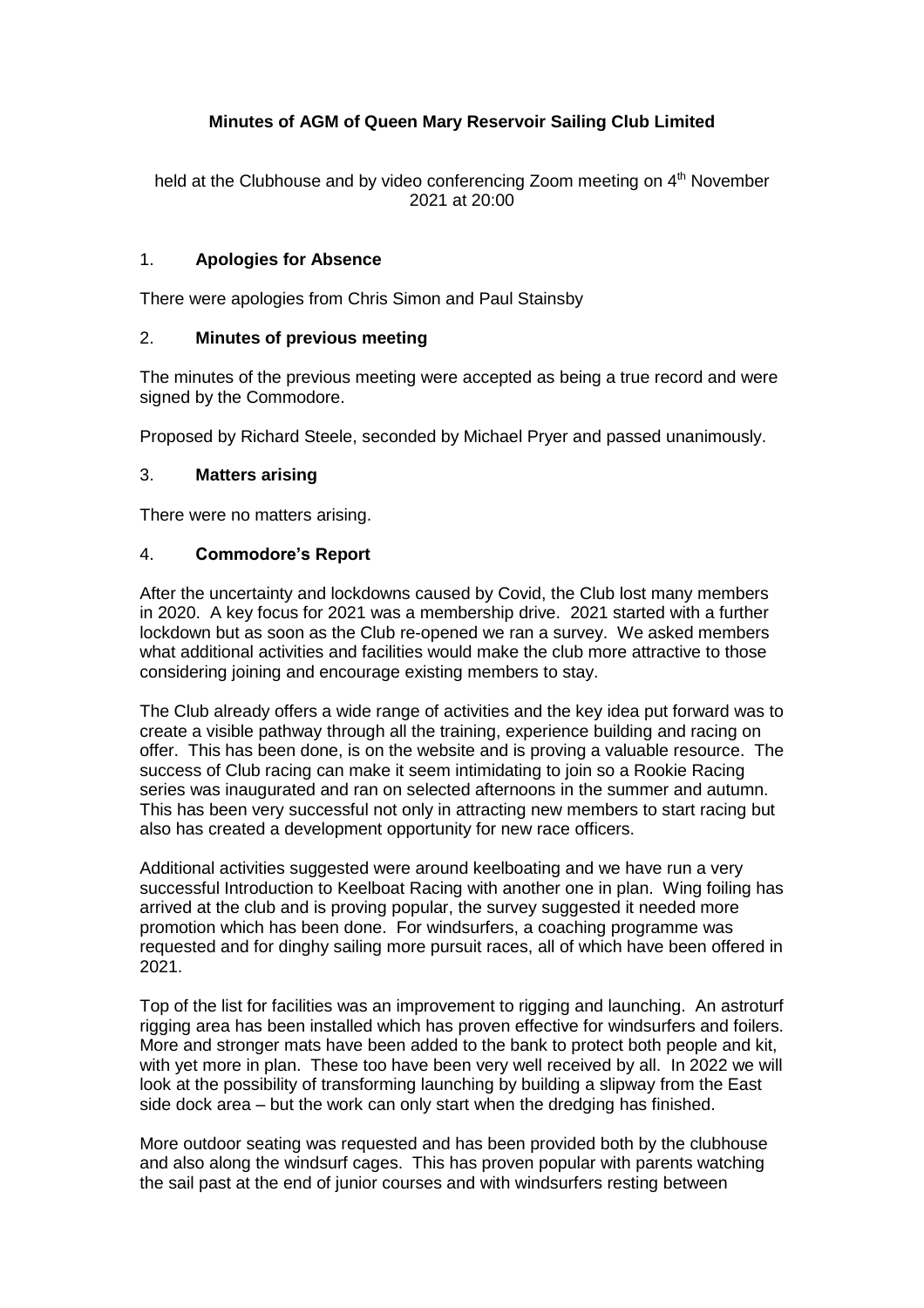sessions on the water. Necessary repairs have been completed and the whole site has been tidied up with a second large skip about to be filled and taken away.

The training school was its busiest ever with a bumper Easter and a terrific summer hosting more than 1200 young sailors. The flow from the school and other sources has resulted in membership being up over 100 on 2020, with standard membership at its highest since 2018 and select membership at a record high.

During the year Club racing saw big turnouts with over 130 boats entering the Wednesday Evening series and often 50 boats on the Sunday start line. This has been in no small part due to the efforts of the main fleet captains: Tony Woods ILCA, Andrew Cole RS400 and Julie Harrison RS200. Angus Davies is taking on the role of RS Aero fleet captain, it is the fastest growing class in the UK and we hope to see more joining us and racing.

We hosted a number of high profile events which were not only successful in their own right but attracted new members, notably the ILCA Super Grand Prix and the ILCA Masters, both won by Club member Orlando Gledhill. We also hosted the London Youth Games again this year, and the RYA Junior Championships.

Our club members have had notable success at events away from the club. Andrew and Jill Peters were 1<sup>st</sup> at the 50th anniversary Cherub Nationals. Sebastian Kempe was 3rd at the ILCA youth worlds, Marshall King was 1<sup>st</sup> Corinthian in the J70 class at Cowes Week and Mark Little was the overall ILCA Masters National Champion.

Team 15 youth windsurfing continues to flourish under the dedicated and expert guidance of Paul Stainsby and Theresa Mayer with Connor Barr coming 7<sup>th</sup> in the 3.5m<sup>2</sup> fleet, Harriet Slipper 6<sup>th</sup> in the 5.8 m<sup>2</sup> fleet and Johnny Barr 3<sup>rd</sup> in the 7.8 m<sup>2</sup> fleet at the Regional Junior Windsurfing Championships.

Our adult windsurfing has gone from strength to strength with the active encouragement of Chris Perry the fleet captain. He has championed new and improved facilities and attracted high profile coaches to run training sessions at the club, notably our own Simon Winkley and visiting coach Simon Bornhoft.

Saturday Club has had another successful and busy year with 76 members taking part in winter zoom meetings and summer sailing. 24 members took part in our annual trip to Weymouth. Russell Akester handed over his role as leader to Alison Phillips who has now become co-organiser alongside David Bithell. Alison is also running mid week sailing sessions on Wednesday mornings – cakes mandatory!

Sailability saw a slow start to 2021 with schools and adults alike cautious about returning to sail with us. Operations manager Allan Logan introduced a new risk assessment process and gradually all our schools and most of our adults have returned making Thursday a busy day at the club from April to November. Thanks also to Richard Steele who has taken on the role of Chair from Alan Woolford.

Every four years, World Sailing bring out an update to the Racing Rules of Sailing and our Principal Race Officer Liz Pescod worked hard with sailing secretary Janet Hawkins to bring all our race documentation up to date, and to simplify it in the process. Liz has also moved initial Race Officer training online which has been very effective. We now have 12 new candidates progressing well towards sign off as Assistant Race Officer. My thanks to them both and to all who have been on the Committee Boat this year in any capacity.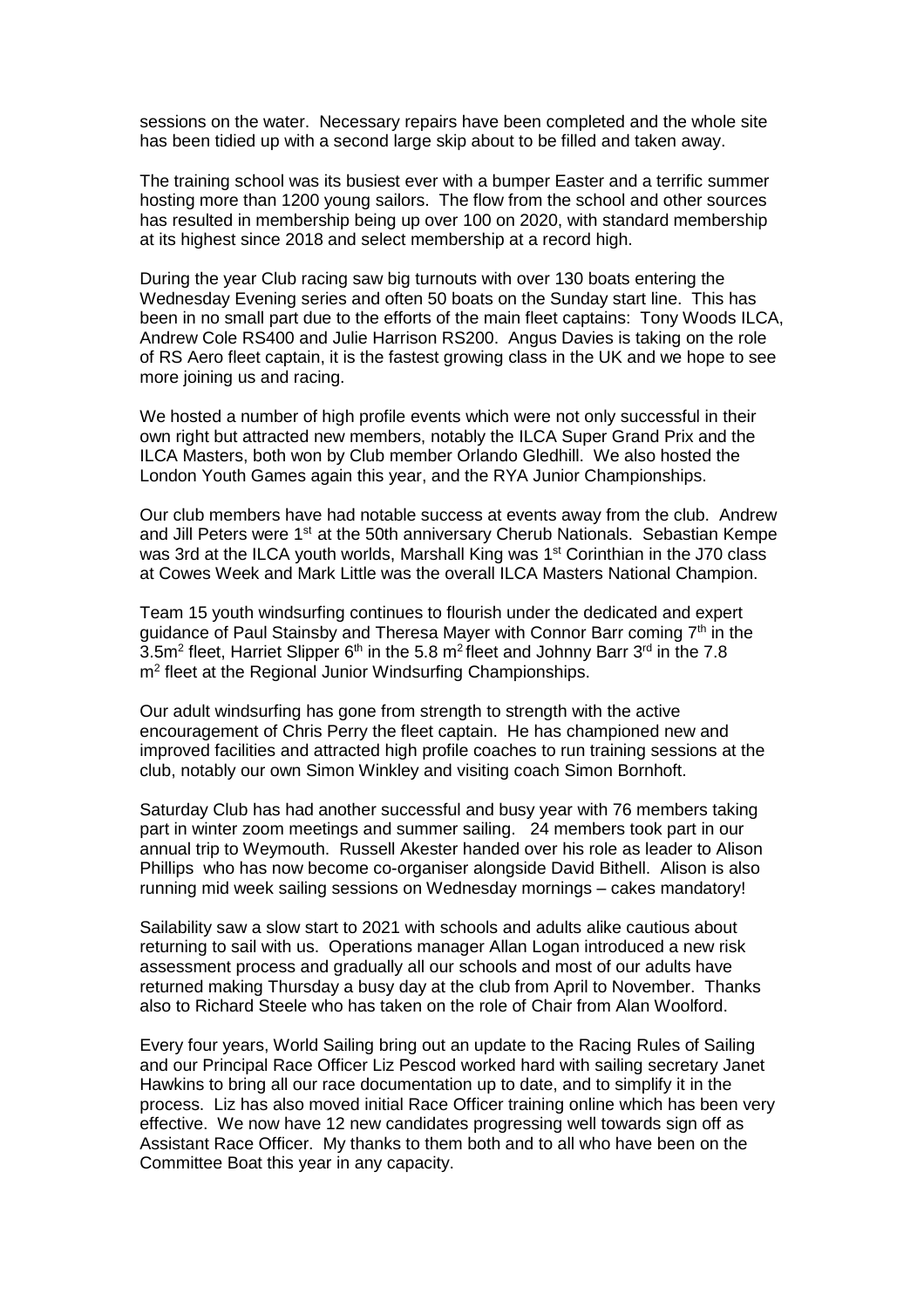The office administration team led by Caroline Fitzwater has also had a busy year supporting the record number of new members and of course attendees. The fickle winds and regular gales have also led to the rescheduling of many courses but almost no cancellations. Our thanks to all the office team involved.

In September our Sailing Principal Paul Adams moved on to become the RYA sailing development officer for the North East of England. We bade him farewell after 15 years with us and thanked him for his great service to the club. Ross Malloy was appointed to take over and has already shown how effective he is in his new role. Hannah Golton has taken over the role of Chief Dinghy Instructor. Ben Luckett left us earlier in the year and Oli Harman has taken over as Chief Windsurfing instructor. This team is to be thanked for many long days acting as Duty Officer so the club can be open to all from early to late.

Covid presented additional challenges but we have created as safe an environment for staff, members and visitors as we can. Several of the staff have either had Covid (and recovered well I am pleased to say) or been asked to self isolate after contact with a Covid case. Despite last minute enforced absences of key people, both staff and volunteers, the club has run a full event programme and only one course had to be cancelled because qualified instructors were not available – a quite remarkable achievement.

Guiding the staff team and Council through all of this has been our highly experienced and effective Club Secretary, Tony Bishop. From building a bounceback budget, to recruiting to fill all vacancies to managing all the improvements to facilities, Tony has been a tower of strength. We are exceedingly grateful to him for his dedication to the Club and the results that he and his team have achieved for us all.

Looking to 2022, the Commodore said that a key focus would be on retaining the members that had joined in 2021. This would include encouragement to join one of our active communities of like-minded people. A particular focus would be on youth sailing to establish a good pipeline from course to membership to staff roles. We have done this successfully in the past and would benefit greatly from doing it again.

Improvements to the Clubhouse, dinghy park and board storage were next on the facilities agenda. Work was needed on the changing rooms to improve adult / child separation to current standards. The lift's exposed position was not ideal and made it unreliable. A more attractive bar area would encourage members and visitors to stay on after sailing. The dinghy park was almost full and would soon become a constraint on increasing membership. The board storage cages were not wide enough for modern equipment and tended to become overgrown. How this work might be funded would influence what was undertaken in 2022.

Finally the Commodore outlined a programme of social events and talks that the Club might run and invited anyone interested to join a social committee to make these happen. Top of the agenda would be celebrating the  $50<sup>th</sup>$  Anniversary of the founding of the club over the weekend of  $7<sup>th</sup>$  and  $8<sup>th</sup>$  May 2022.

The Commodore concluded by thanking again all the staff and volunteers who have worked so hard and so well together to make 2021 a great year for all.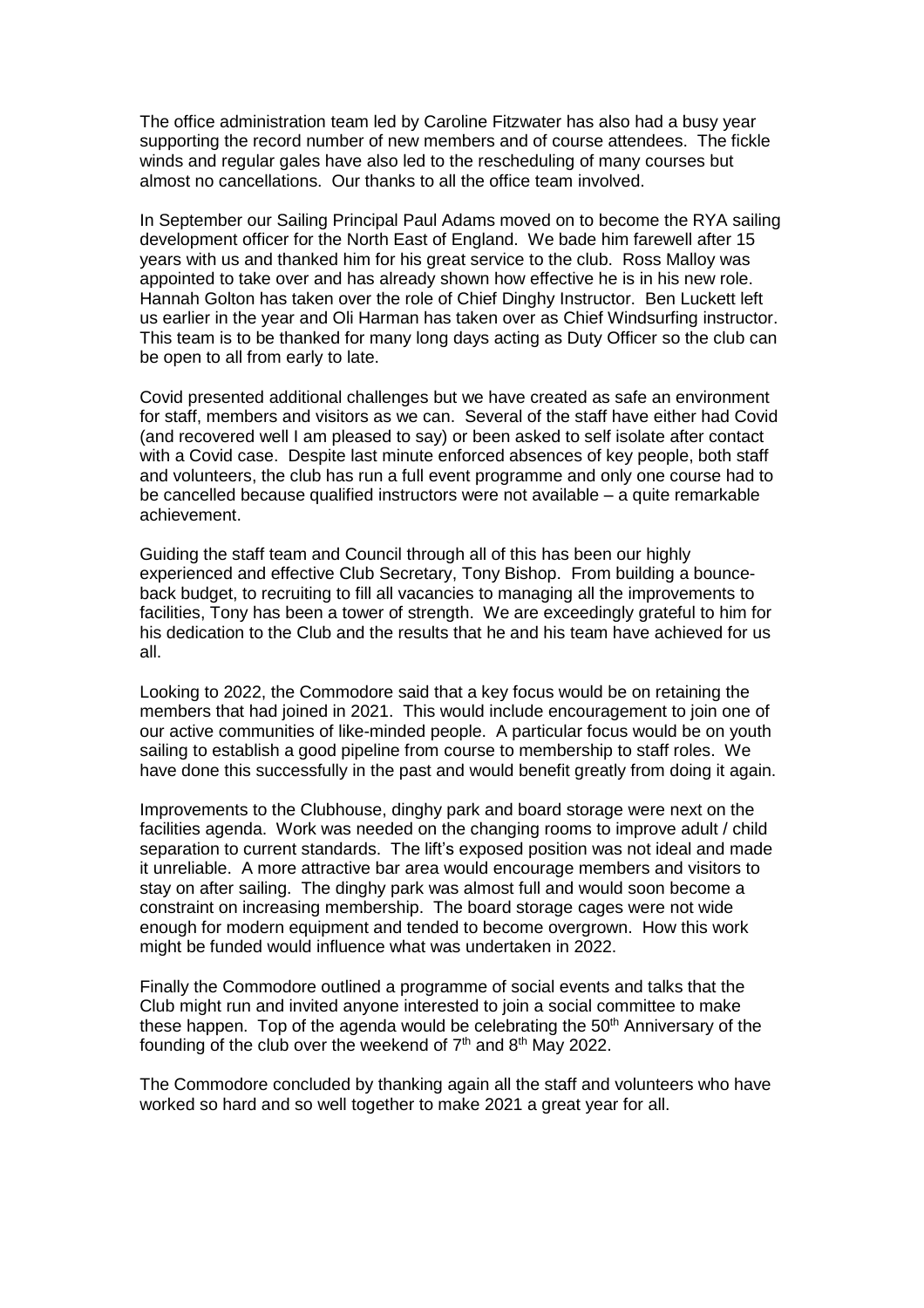## 5. **Hon Treasurer's Report**

The principal financial business of the AGM is to approve the Club's Accounts for the year ended 31<sup>st</sup> March 2021.

The Hon Treasurer's presentation highlighted the most significant numbers in these and also provided insight into how the Club is performing in the current financial year and the general financial health of the Club.

The year to 31<sup>st</sup> March 2021 was the year of Covid restrictions and the Club was closed for a total of 6 months, during April and May 2020, November 2020 and again from January to March 2021, so it is no surprise that we again made a financial loss.

## **Balance Sheet**

At the last AGM I forecast that we would make a loss of around £24k but that was before we knew about the January to March closure and in fact our loss was a little over £34k taking our Net Assets in the Balance Sheet down from £444.5k last year to £410k.

When the pandemic first struck in March 2020, the Club's Council and Tony, as Club Manager, took immediate actions to conserve cash. These included placing almost all of the staff on furlough with their payroll costs largely covered by the Government's Coronavirus Job Retention Scheme, claiming all available government assistance, agreeing a rent concession with Thames Water, and saving every other cost we possibly could. Later in the year we applied for and received a "Bounce-back Loan" of £50,000, interest- free for the first year and at a fixed interest rate of 2.5% for the remaining 4 years of the term.

We also had a moratorium on new investments, spending nothing on new boats and boards, and only the bare minimum on other fixed assets, being the outdoor shelter and some marquees to provide outdoor teaching and meeting space so that the sailing school could get operational again, and some laptop computers so that staff could work from home where possible. We also did not replace any of our stock of sails, rigging, wetsuits, buoyancy aids, spare parts, books and RYA certificates.

Therefore, our Fixed Assets went down by pretty much the annual depreciation charges from £569k to £504k, and stock went down from £44k to just under £37k.

In contrast, the combined effects of the cash conservation policy, the government assistance received, taking the Bounce-Back loan and strong sales of training courses in February and March once the Government announced the "Pathway out of Lockdown" caused our cash reserves to swell by just over £100k during the year from £31k at 31<sup>st</sup> March 2020 to £131k at the latest year end.

We carry a note in the Directors' Report accompanying these, and previous years', accounts which says that we aim to have a cash reserve equivalent to 7.5% of the Club's annual turnover. The turnover for the year was just under £430k of which 7.5% is £32k, so that target has been met.

The long-term creditor of £45,276 is the Bounce-Back loan less the £5k repayable before March 2022 which is included in the current creditors figure of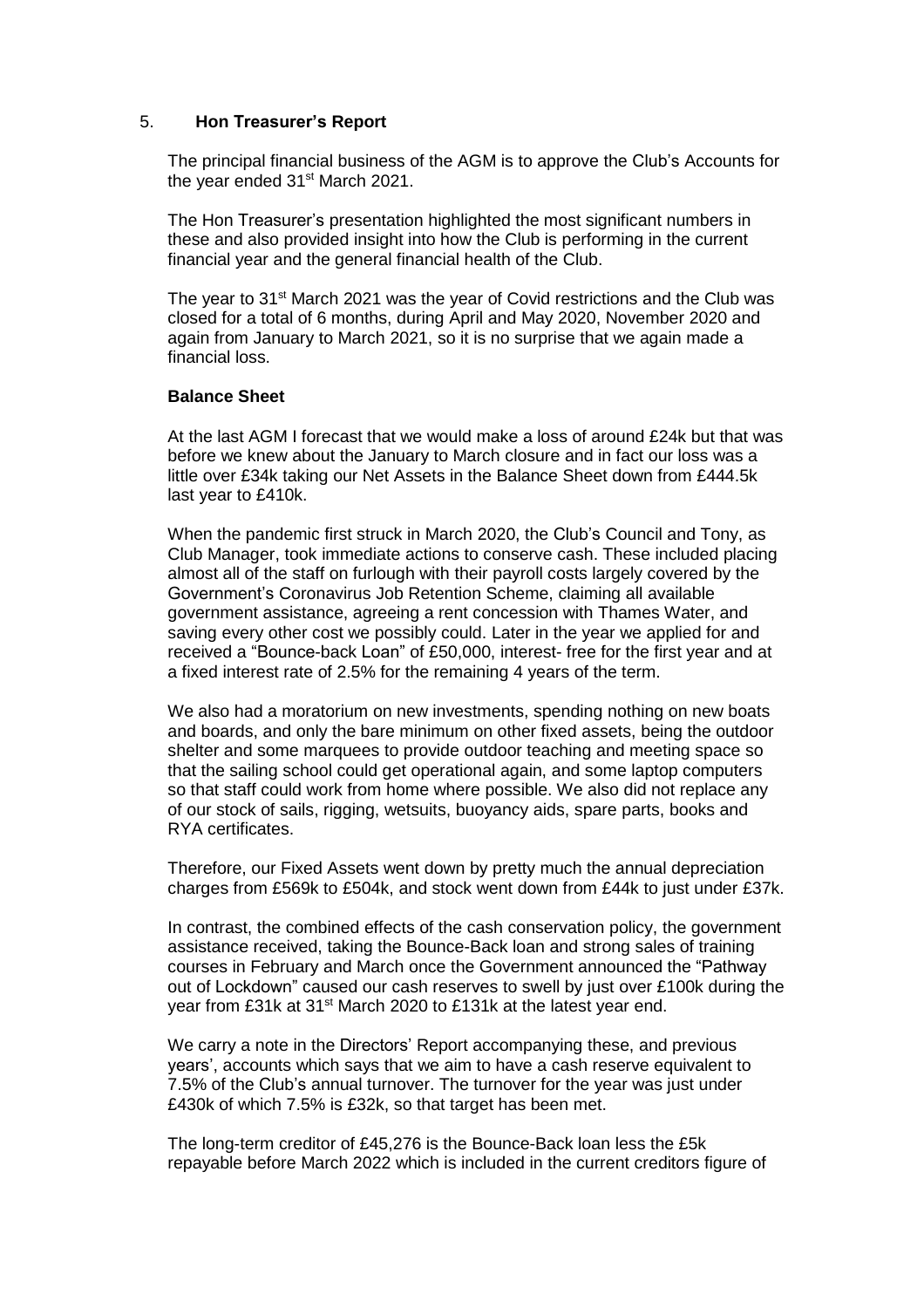£25,984. By March 2022, apart from the Bounce-Back Loan, the Club will be completely debt-free for the first time in over 15 years.

Notwithstanding the losses during the last two financial years, our Club remains very solvent with a healthy cash reserve.

The Deferred Income balance of £204,220 is cash the Club had received on or before 31<sup>st</sup> March 2021 for services it hadn't yet delivered by 31<sup>st</sup> March and there are four elements making up this total.

The £51,404 is Standard Boat and Board-owning Members who paid their membership fees for the current year ahead of the 1<sup>st</sup> April due date – thank you to those members who paid so promptly.

The £12,998 arises because the monthly Select Members' Direct Debits, which go through around the 20<sup>th</sup> of the month, are the fees for the following month.

By far the biggest figure is the £96,888 of training courses sold in advance for summer 2021. In addition to strong sales during February and March there were also courses people bought and paid for in early 2020, before the pandemic started, and which the Club could not deliver in summer 2020 because of the social distancing restrictions, so these were also held over and finally delivered in summer 2021.

Finally, the £42,930 is the unamortised balance of grants the Club received to fund capital projects. It's mainly the unamortised balance of the £75k lottery grant which funded the two new pontoons in 2016. These now 5-year-old pontoons are, as expected, still in excellent condition and we now expect then to last for many more years, so we have reduced both the depreciation rate on these assets, and the amortisation of the grant, to 5% pa.

#### **Profit & Loss Account**

Overall, we made a loss of £34,253

The impact of the pandemic on the Club's turnover was to reduce this by almost £253k from £683k in 2019/20 to £430k in 2020/21.

We made substantial savings in our Cost of Sales and Administrative Expenses, totalling around £160,000, which is less than the drop in turnover. However, the Club really benefitted from the £148k of Other Income which is mainly the Government assistance we were able to claim.

Taking a closer look at the Turnover and the Other Income, compared to the previous year, it is clear that Standard Membership Income held up pretty well – we lost a few members during the pandemic closures and some of our members claimed the membership refunds they were entitled to as compensation for the Club closures. However, a very big thank you is due to the large number of Standard Members who so generously helped the Club by allowing us to keep their membership fees in full, notwithstanding the forced closures.

Select Membership is a different situation because the Select Members all pay in advance by monthly Direct Debit and, after the first year of membership, Select Members can end their membership at any time without consequences, simply by cancelling their Direct Debit. When the first national lockdown started, our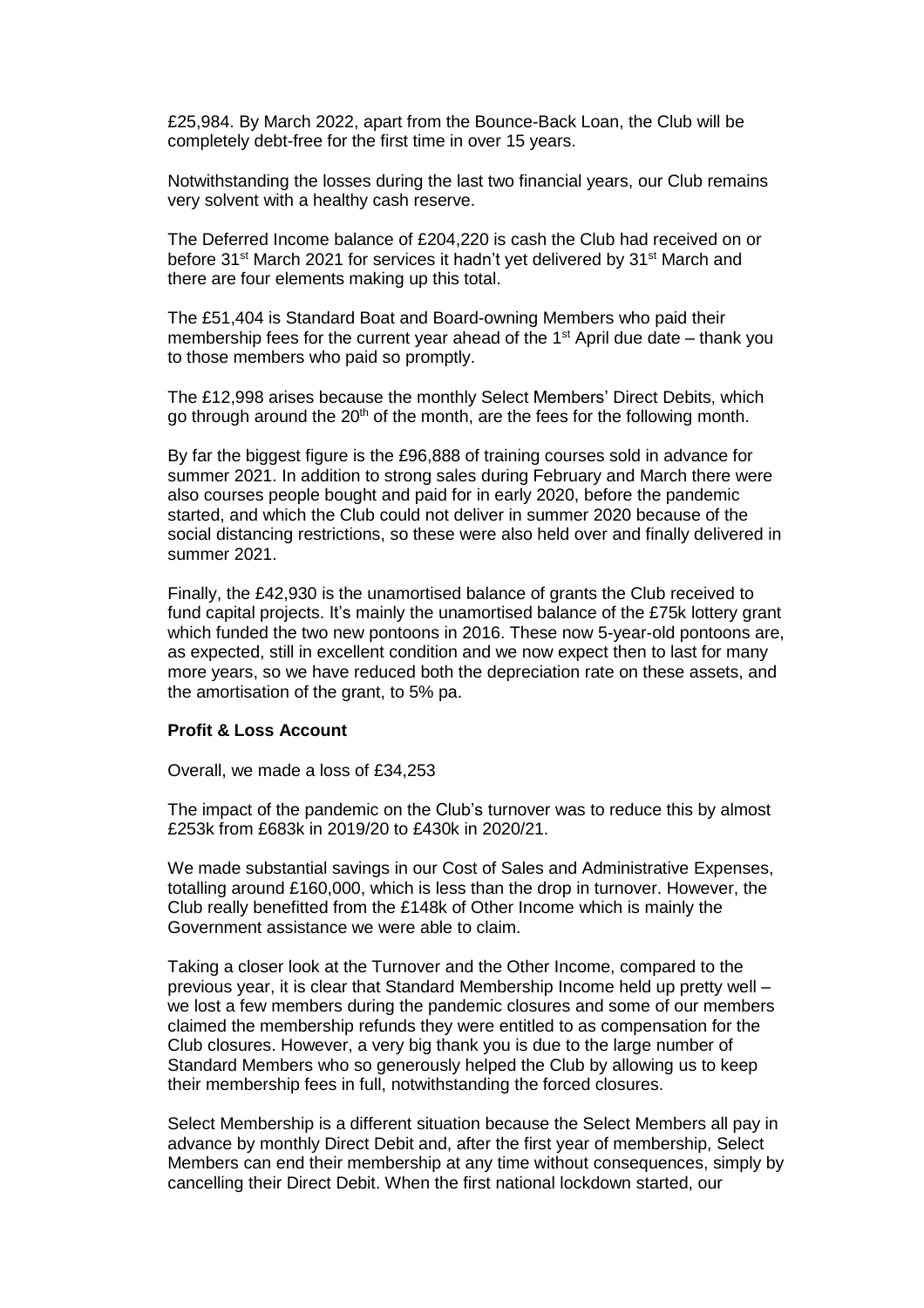concern was to ensure that the Select Members did not cancel their Direct Debits in large numbers, so we were pro-active in writing to them to tell them that we would automatically suspend their Direct Debits during the enforced Club closures. The really good news is that this strategy succeeded in retaining the vast majority of our Select Members and that this category of membership is now thriving once again.

We did give the Select Members the option of donating to the Club the value of their saved Direct Debits but only a few did this and that is why we suffered a much sharper fall in Select Membership income. We would, of course, be delighted to hear from any Select Members who'd still like to make such a donation.

Covid restrictions severely impacted the Club's ability to hold open meetings and other Events, and Venue Hire and Sailability Income were also both down a bit, but the biggest fall in income was in training income, down by £126k from £316k to £190k.

During the summer of 2020 the QM staff team did an incredible, and very innovative, job to safely deliver all the training courses possible, working in the very challenging environment of not being able to use indoor space and having to respect social distancing restrictions. However, double-hander courses simply could not be safely delivered so the training income still fell significantly short of the prior year figure.

The Other Income includes the £103k of Coronavirus Job Retention Scheme Grants which was claimed to support our team of instructors and office staff, both during the total closures and throughout the recovery periods afterwards when we didn't need all of them full time. We were also able to claim a total of £41,157 of other Government grants.

Cost of Sales are all the direct costs of providing the services to our members and to the training school customers and by far the biggest item of cost is the wages and salaries of the Club staff.

During the closures savings were made on most of the costs and, as we've already noted, part of the wages and salaries were covered by the Job Retention Scheme Grants.

Administrative Expenses benefitted from us being able to agree a 6 months' rent holiday with Thames Water to help with the closure periods and, in line with all businesses in the hospitality, sport and leisure sectors, we further benefitted from a year of no Business Rates.

Again we made savings on all the other costs wherever we could, for example by cancelling the cleaning contract whilst the Clubhouse was closed.

#### **Current Financial Year and longer term trend in profitability**

If 2020/21 was the year of Covid, 2021/22 has, so far, been the year of recovery. The successes of our drive to recruit new members and the very busy spring, summer and autumn enjoyed by our sailing school feed through into a much increased projected Operating Income of £805,000.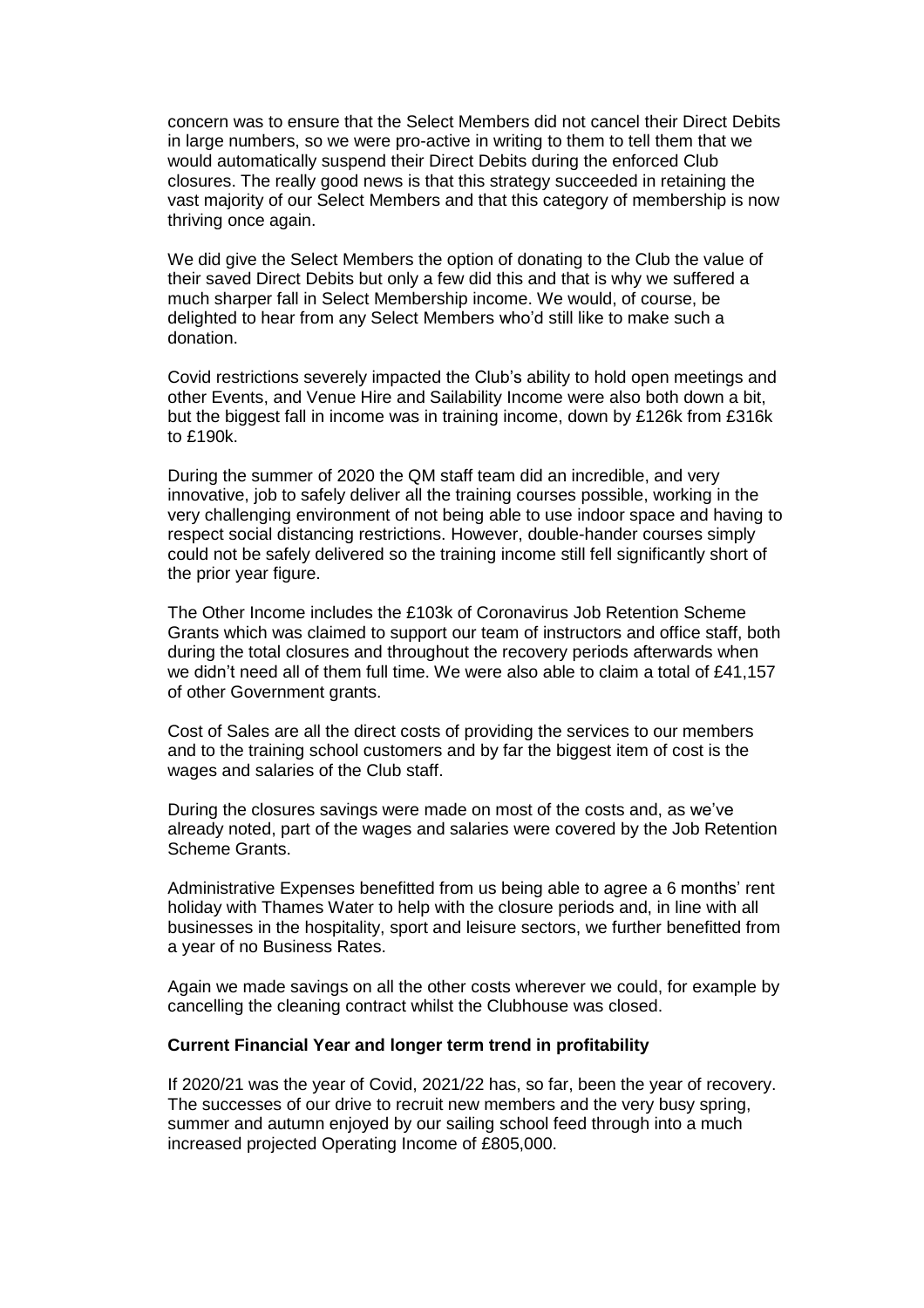Operating Expenses are also projected to have increased significantly. However, if we make the comparison with 2019/20 (because 2020/21 was so impacted by Covid) we see that whilst projected Operating Income is up by around 9.5%, projected Operating Expenses have only increased by around 5%. In 2021/22 we're therefore looking at an increased Operating Profit of about £80k and a modest return to profit overall. We must keep in mind that the Club's biggest Operating Expense by far is staff wages and salaries so please see the comments below on the potential impact of recently announced increases in the National Minimum Wage.

In order to provide a meaningful comparison and look at trends over a 5-year period, we've focused on "Operating Profit" which we've calculated before adjustments for depreciation of fixed assets and amortization of capital grants financing those fixed assets, and from which we've also stripped out several exceptional items of income and expenses during the past few years. Operating Profit is therefore a measure of the surplus generated by the Club from its usual activities which is available for reinvestment in the Club's assets, namely the Clubhouse, improvements to launching facilities and replacement club boats, boards and powerboats.

We are a not-for-profit club, committed to reinvesting for the benefit of members and we have started to do this again. Part of the increased cash balance we had at 31st March 2021 has been spent on the astroturf and the new blue launching mats and we also bought a new fleet of Topper dinghies for the sailing school, which helped to generate some of that extra income in the summer, and we invested in some much-needed new windsurfing kit for use by Select Members.

The meeting was then shown a chart plotting the 5-year history of Operating Income and Operating Expenses, with the margin between the two being the measure of those profits available for reinvestment.

The crunch in the last Covid-affected year was clear to see but of greater interest is the longer-term relationship between Operating Income and Operating Expense. Whilst the gap between these two is projected to widen to £80,000 this year, this money doesn't go very far towards making improvements to our Club – in fact it barely covers the £72k depreciation on the existing assets, our measure of the annual cost of asset replacement, let alone provide funds for further improvements. How to fund further improvements is something Council is now actively considering.

### **The likely impact of Inflation and the recently announced increases in the National Minimum Wage**

The Bank of England is now forecasting price inflation of 4% for this year and QMSC is not immune to the increases in gas and electricity prices, fuel costs for the powerboats and to other operating cost increases.

But, with our biggest costs being wages and salaries, it is the recently announced increases in the national minimum wage which will have the greatest impact. Our base instructor pay rates for the zero-hours staff are closely aligned with the minimum wage and we have pay scales for more qualified instructors, and those taking on greater responsibilities, which are calculated as a differential over the minimum wage rates. So when we see rate increases of 6.6% and 9.8%, or even 4.1%, being announced, on top of a history of above inflation increases, we must carefully evaluate the impact – it's great news for our staff, but a challenge for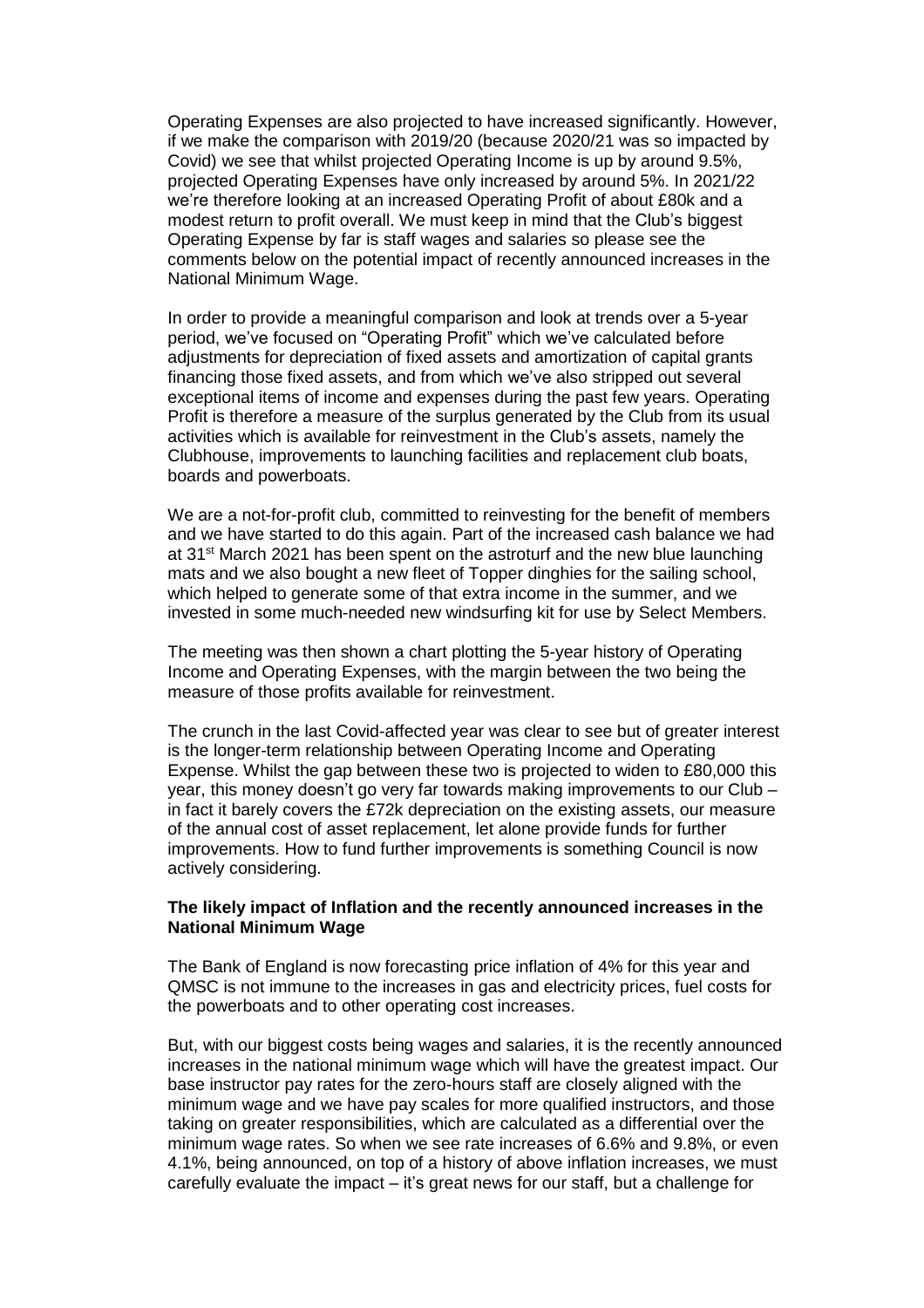Council when considering next year's pricing for both training courses and membership fees.

We are just starting consideration of the Club's 2022/23 budget and pricing will be a major topic of Council's discussions.

## **Conclusions - The Financial Health of QMSC**

The Club will return to profit this year after two years of losses

The Club has a healthy operational cash flow and is starting to build modest reserves to cover occasional unexpected costs

We cannot ignore inflation and particularly minimum wage increases

We need to widen the margin between the Club's Operational Income and Operating Expenses and that means taking another look at our charges for both training courses and for membership fees.

If the membership want Council to continue to maintain and improve the Club's facilities, we have to look at all other possible ways of raising finance to do this.

The Hon Treasurer finished his report by thanking the following:-

- 1. The Club's book-keeper, Valerie Cooper, who joined in September 2020 and has proved to be a real asset to the Club. At the beginning of 2021 we embarked on a programme of major improvements to the way we do the accounting for the Club, so that we can now review profit & loss reporting throughout the year and not just once a year at the year end. We can also now start to look at the relative financial performance of our different activities and membership groups. Putting the enhanced bookkeeping in place to enable this has been a challenge, but one which Valerie has risen to with great enthusiasm.
- 2. Tony Bishop and the whole QM staff team for successfully steering our Club through the difficult Covid times and the recovery after the enforced closure periods..
- 3. Andrew Craig, our returned Commodore, and everyone on Council for their support during the year.
- 4. Amersham Accountancy for their work helping to prepare these accounts and for casting that all-important independent eye over them, and over what I've been doing as Treasurer – Martin Hunt (Partner), ably assisted by Helen Hadfield.

### **Questions from Members on the Accounts: -**

There were no questions on the accounts

### **6. Resolution to Approve the Accounts**

David Bithell proposed that the AGM accepts the 2020-21 Annual Club Accounts of Queen Mary Reservoir Sailing Club Ltd and approves these for signature by the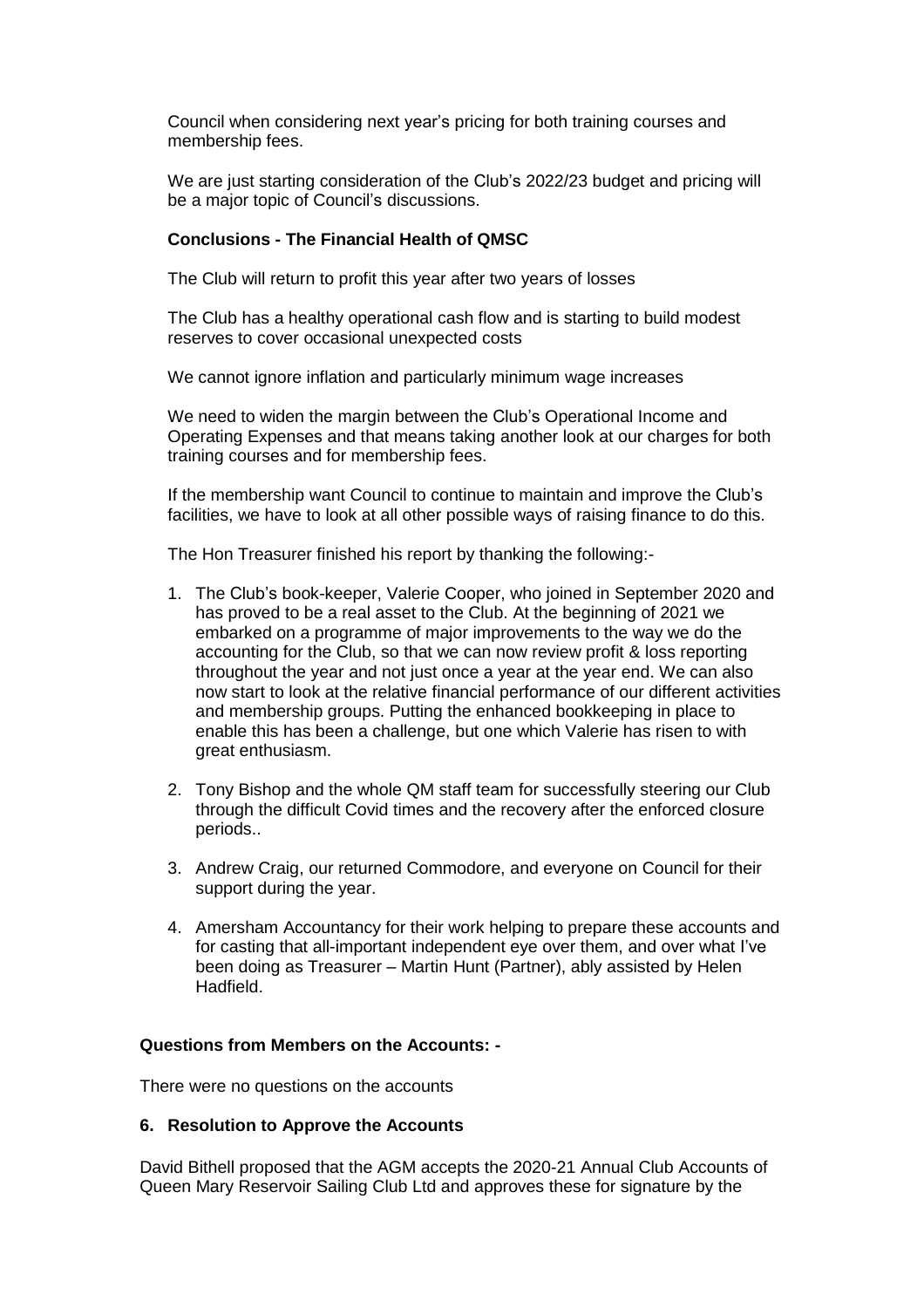Commodore and Hon Treasurer, and by Martin Hunt (independent accountant of Amersham Accountancy)

The motion was seconded by Graham Kennedy and passed unanimously

## 7. **Appointment of Amersham Accountancy as Reporting Accountant**

David Bithell proposed that Amersham Accountancy be reappointed as Reporting Accountants.

The motion was seconded by Michael Pryer and passed unanimously.

## **8. Election of Officers**

The Commodore thanked those members of council now standing down for their service to the club. He then introduced the new members nominated to join Council. The Commodore thanked all members of council for their hard work in support of the Club especially David Bithell our Treasurer, Bob Joce the chair of Sailing Committee and Michael Pryer the chair of the new Club Improvements Committee. The following is the list of nominations that was voted on:

## **Election of Officers:**

Andrew Craig - Commodore James Baxter - Vice Commodore Paul Johnson - Rear Commodore Michael Pryer - Rear Commodore David Bithell - Hon Treasurer

### **Election of Council Members:**

Adam Jennings- Frisby - Council Member Alison Phillips - Council Member Rafa Matarazza - Council Member

### **Remaining on Council:**

Tony Bishop - Club Secretary Bob Joce - Council Member Chris Perry - Council Member Peter Caselton - Council Member

## **Retiring Council:**

Angus Davies - Council Member David Casale - Council Member Mark Handley - Council Member Martin Pue - Council Member

The proposal to elect all Officers and Council members was carried unanimously.

# **9. Presentation of the B&S Trophy**

This trophy was donated by Bryan Willis to be presented to a volunteer member of the club who had made an outstanding contribution over one or more years. The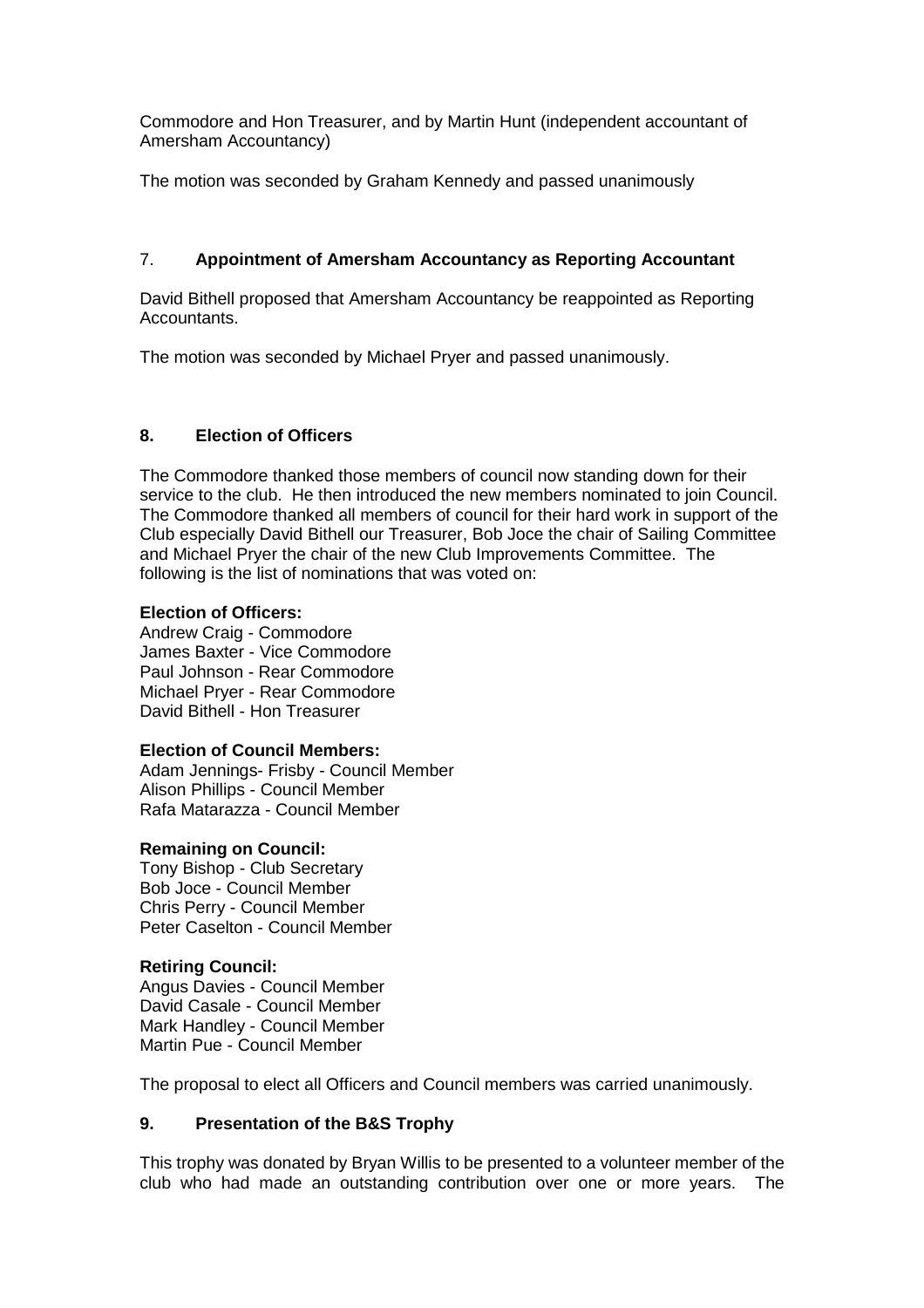Commodore said that Club overall and racing in particular thrived due to the hard work of the fleets captains. One person had spotted the opportunity to add an RS200 fleet at QMSC and had successfully recruited new members and grown the fleet from 2 active racers in 2016 to 15 in 2021. In addition, they had arranged high quality training for the fleet by experienced members within the club and by external coaches. That person was Julie Harrison and the Commodore recorded his great pleasure in being able to present the B&S teapot trophy to her, encouraging her to brew and make at least one cup of tea from the pot to connect herself to all the previous winners. The announcement was greeted by a warm round of applause for Julie.

# **10. Any Other Business**

# **Keelboating**

Richard Steele commented on the positive impact of the RS21 events and the new opportunity for the Club in introducing this type of boats. He asked if there was a business plan on track to make this a permanent facility at QM. The Commodore confirmed that he had also been delighted to see the uptake on the recent Introduction to Keel boating event, with a further offering now planned for  $5<sup>th</sup>$ December. The fleet of boats will be with us this winter, giving us the opportunity to review and make the right decision for the Club going forward.

# **50th Celebrations**

Jackie Wand-Tetley commented that she had been contacted by quite a few past members who are interested in the 50<sup>th</sup> Anniversary and hoped there will be something social that they can attend on 7<sup>th</sup> May. The Commodore confirmed that we were aiming to hold a series of events so that everyone can join the celebrations. Any dinner at QMSC would have a maximum size that could be catered for and might have to be further restricted in number due to Covid. There was also the possibility of holding an event off site at a larger location. He again invited anyone who wished to help with the 50<sup>th</sup> anniversary event organisation to contact Tony Bishop, to kick start a new social committee for the Club.

The Commodore thanked everybody present in the room and on zoom and declared the meeting closed, at 21:06.

## **Voting members noted as attending:**

Josie Adams Michael Adams Russell Akester James Baxter David Bithell David Casale Peter Caselton Andrew Craig Angus Davies Gordon Davies Florin Fletcher Maggie Futcher Bernardo Gollo Mark Handley Julie Harrison Florin Hatzidogiannakis Jacob Hatzidogiannakis